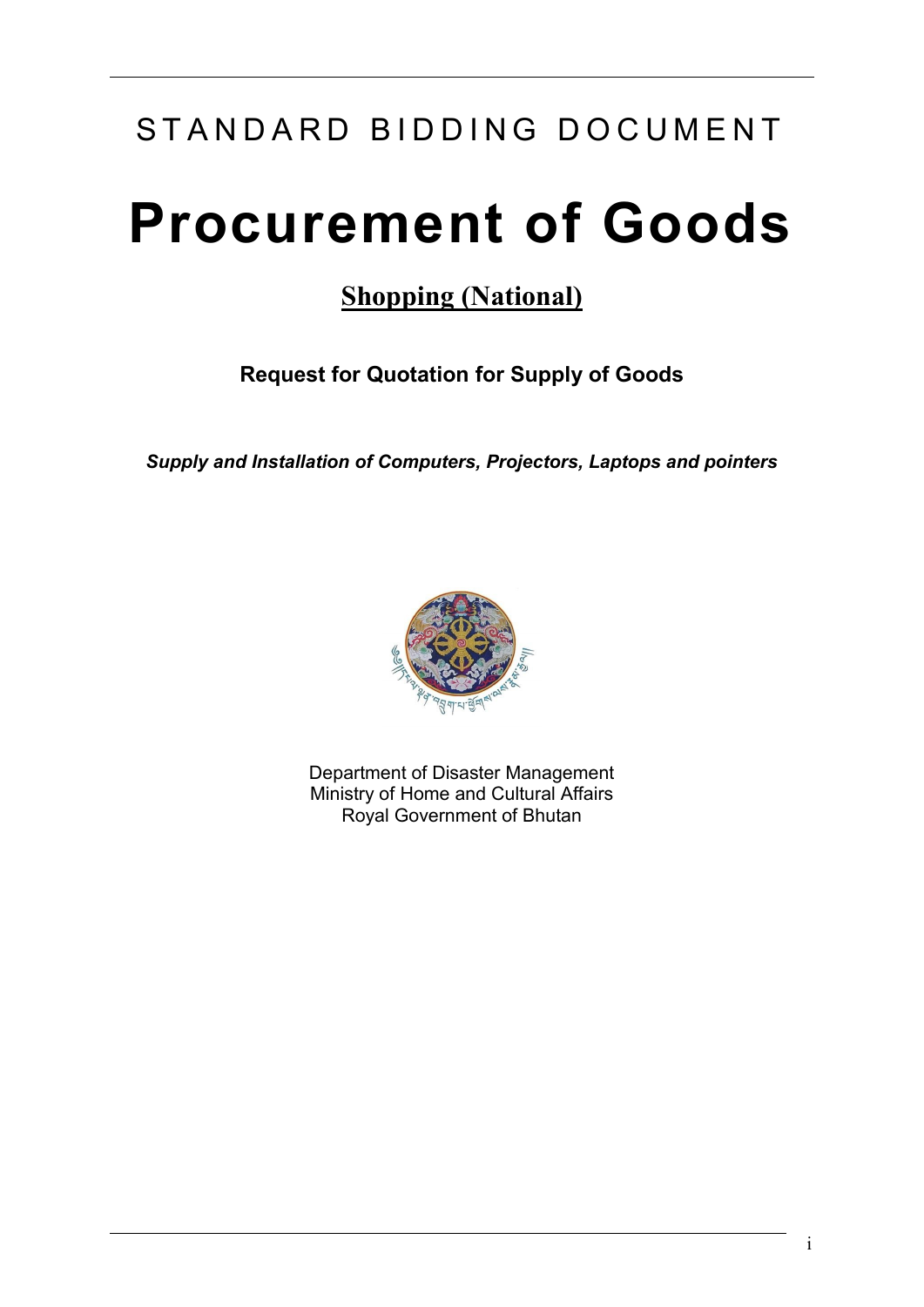



**ROYAL GOVERNMENT OF BHUTAN** Ministry of Home and Cultural Affairs Department of Disaster Management P.O Box: 1493, Thimphu-11001



**MoHCA/NYA/HSDRRP/2020-21/ November 19, 2020**

\_\_\_\_\_\_\_\_\_\_\_\_\_\_\_\_\_\_\_\_\_\_\_\_\_\_\_\_\_\_\_\_\_\_

 $\mathcal{L}_\text{max}$  , and the set of the set of the set of the set of the set of the set of the set of the set of the set of the set of the set of the set of the set of the set of the set of the set of the set of the set of the

\_\_\_\_\_\_\_\_\_\_\_\_\_\_\_\_\_\_\_\_\_\_\_\_\_\_\_\_\_\_\_\_\_\_

#### **Invitation for Quotation (IFQ) of Supply and Installation of Computers, Projectors, laptops and Pointers**

**Project title:** Hydro-met Services & Disaster Resilient Regional Project (HSDRRP) **Source of Funding:** World Bank **Contract Ref**: BT-DDM-203099-GO-RFQ

To: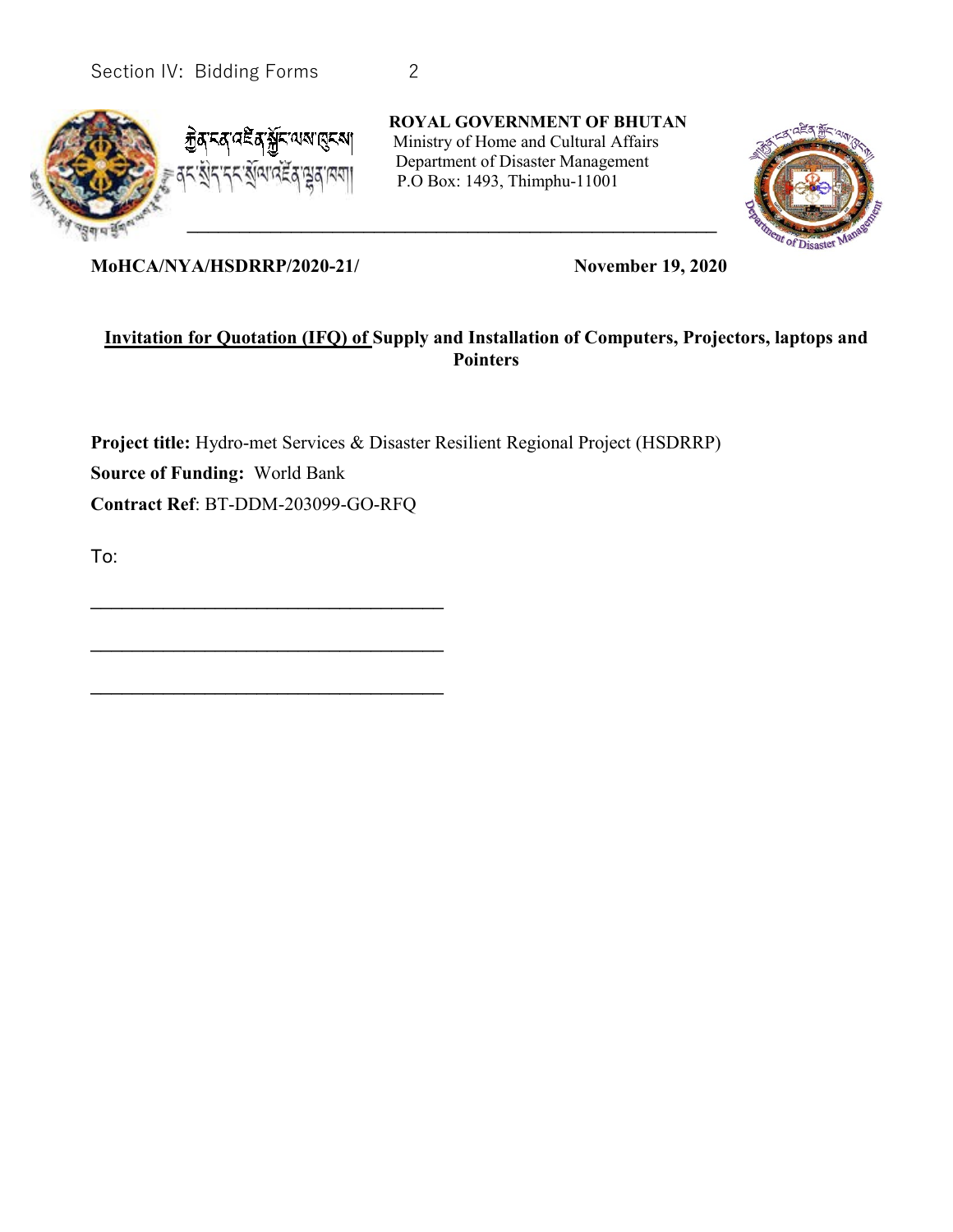Dear Sir/Madam,

1. You are invited to submit your priced bid for the supply of the following items as per the technical specifications attached:

| Line<br>Item   | Description of Goods                            | Qua            | Unit       | Final<br>(Site)            | Delivery (as per Incoterms) Date    |                                                     |                     |           |
|----------------|-------------------------------------------------|----------------|------------|----------------------------|-------------------------------------|-----------------------------------------------------|---------------------|-----------|
| N <sub>o</sub> |                                                 | ntity          |            | Destinati<br><sub>on</sub> | Earliest<br>Delivery<br>Date        | Latest<br>Deliver<br>y Date                         | <b>Bid Security</b> |           |
| $\mathbf{1}$   | Supply and installation<br>of Desktop Computers | 23             | <b>Nos</b> |                            |                                     |                                                     | Nu. 27,000.00       |           |
| $\overline{2}$ | Supply and installation<br>of network printer   | $\mathbf{1}$   | <b>Nos</b> |                            |                                     | 60 days<br>after<br>the<br>placem<br>ent of<br>work | Nu. 2400.00         |           |
| 3              | Supply and installation<br>of projector1        |                | <b>Nos</b> | <b>DDM</b>                 | After<br>signing<br>the<br>contract |                                                     | Nu. 1600.00         |           |
|                | Supply and installation<br>of projector2        |                | <b>Nos</b> | office,<br>Thimphu         |                                     |                                                     | Nu. 2000.00         |           |
| $\overline{4}$ | Supply and installation<br>of pointer           | 6              | <b>Nos</b> |                            |                                     |                                                     | order               | Nu.200.00 |
| 5              | Supply and installation<br>of laptop            | $\overline{2}$ | <b>Nos</b> |                            |                                     |                                                     | Nu.4200.00          |           |

Note. The bidders must submit the bid security for the items quoted.

- 2. The bidder(s) may quote for all the items or selected items under this invitation. Priced quotations will be evaluated for each item and contract will be awarded to the firm offering the lowest evaluated item cost.
	- 3. The bidder(s) shall submit one original of the priced quotation with the Form of Bid, clearly marked ORIGINAL. In addition, the bidder(s) should also submit one copy marked as COPY. The quotation including all documents in the attached format should be sealed in an envelope and addressed to and delivered at the following address: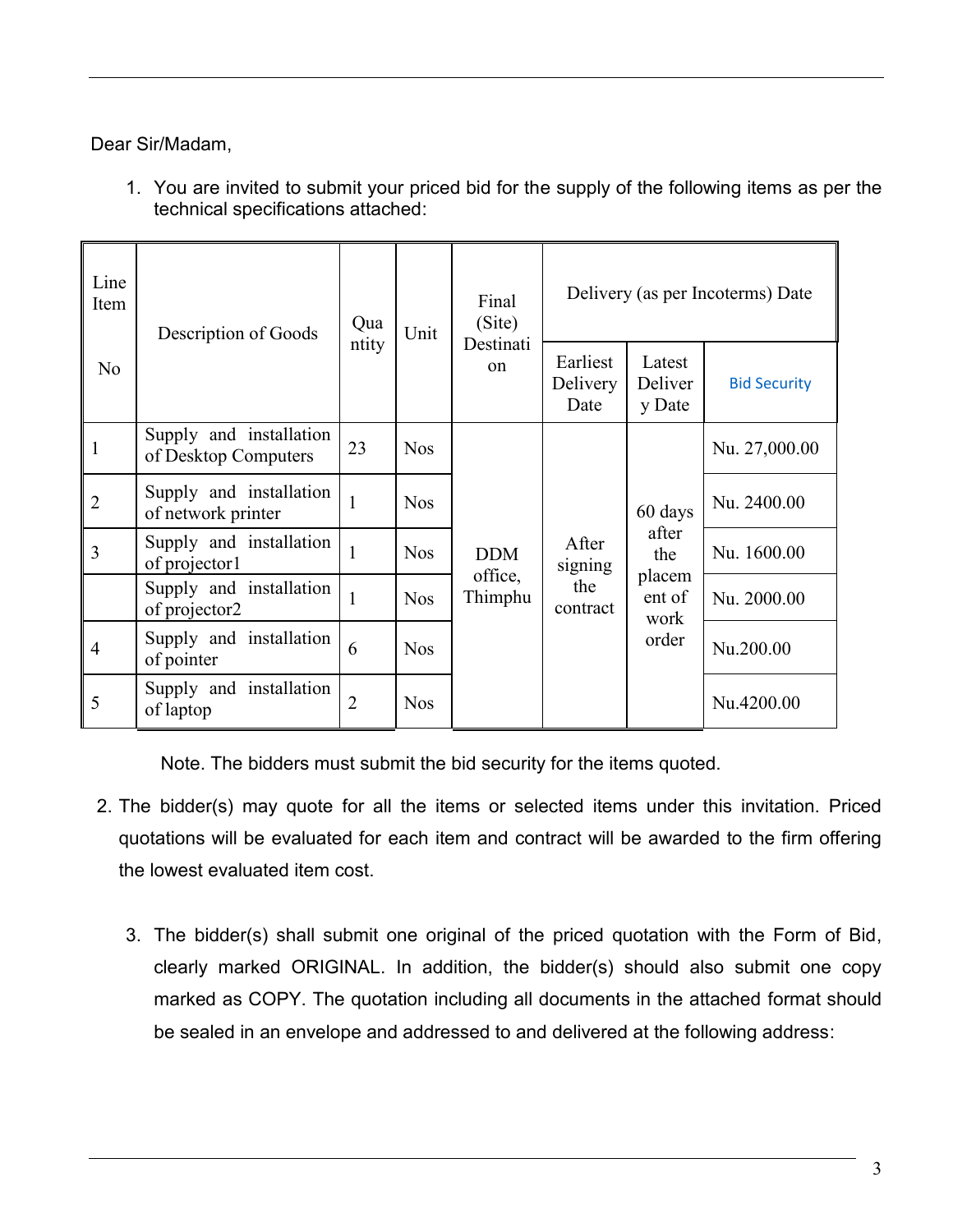Your quotation in the required format should be addressed and submitted to:

To

The Director General,

Department of Disaster Management,

Ministry of Home and Cultural Affairs

Thimphu

- 4. The deadline for receipt of your quotation(s) by the purchaser at the indicated address is November 30, 2020 on or before 2:00 PM.
- 5. Quotation by fax or by electronic means **is not** acceptable.
- 6. The quotation should be submitted as per the following instructions and in accordance with the attached Contract. The attached Terms and Conditions of Supply is an integral part of the Contract.
	- *a)* PRICE: all prices shall be quoted in Ngultrum. The quoted price shall be inclusive of all related costs including taxes, duties and other levies to the final place of delivery. The final place of delivery is Department of Disaster Management, Rabten Lam, Thimphu
	- b) EVALUATION OF QUOTATION: offers determined to be substantially responsive to the technical specifications will be evaluated by comparison of their quoted prices. In evaluating the quotations, the purchaser will determine for each quotation the evaluated price by adjusting the price quotation by making any correction for any arithmetical errors as follows;
		- (i) where there is a discrepancy between amounts in figures and in words, the amount in words will govern;
		- (ii) where there is discrepancy between the unit rate and the line item total resulting from multiplying the unit rate by the quantity, the unit rate as quoted shall govern unless in the opinion of the Employer there is an obviously gross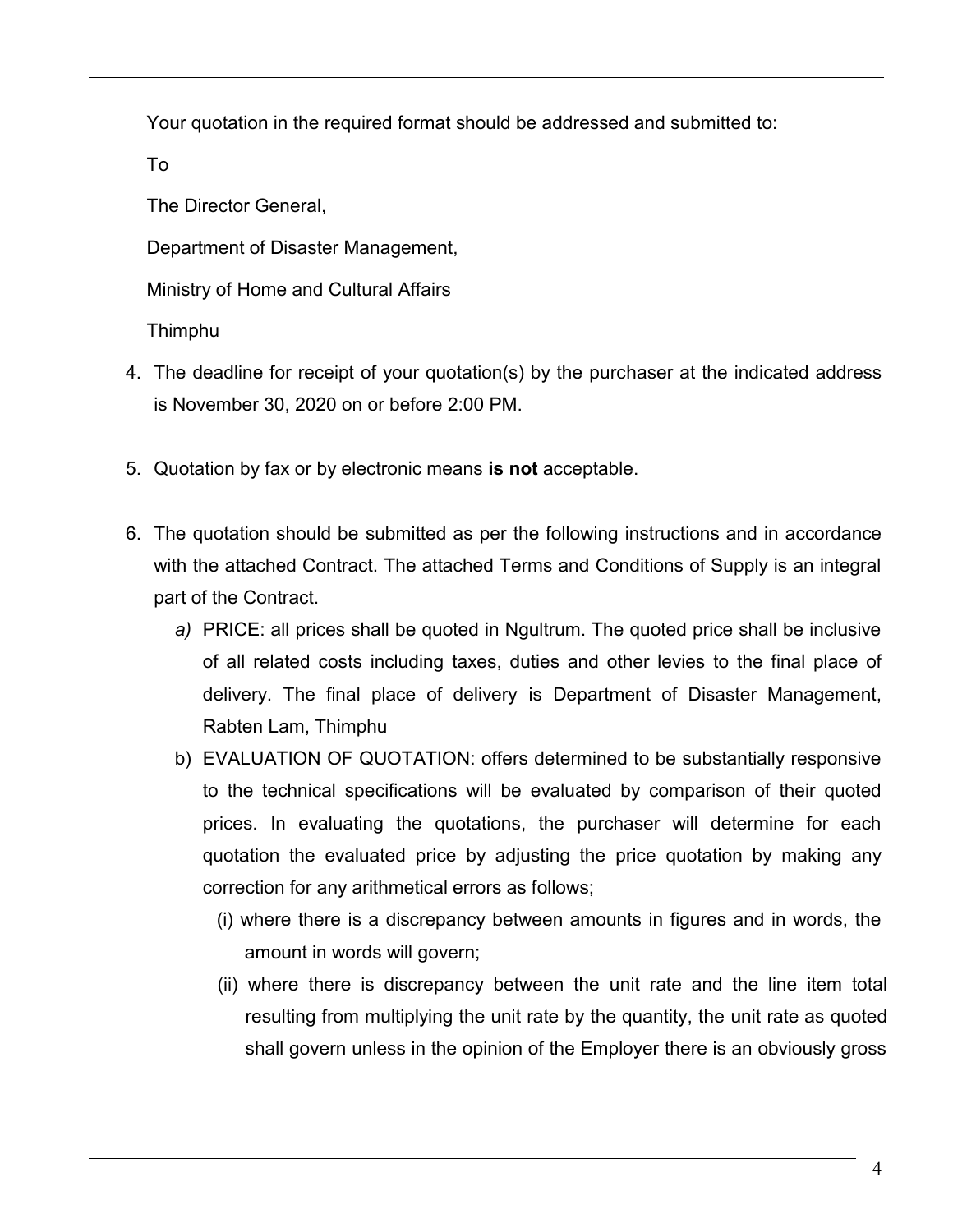misplacement of the decimal point in the unit rate, in which case the line item total as quoted shall govern, and the unit rate shall be corrected.

(iii) if the supplier refuses to accept the correction, the quotation will be rejected.

- c) AWARD OF PURCHASE ORDER: the award will be made to the bidder who has offered the lowest evaluated price that meets the specifications. The successful bidder will sign a contract as per attached form of contract and terms and conditions of supply.
- d) VALIDITY OF THE OFFERS: the quotation(s) shall be valid for a period of 60 days from the deadline for receipt of quotation(s).
- 7. Further information can be obtained from: Sonam Tobgay, Project Coordinator Phone: 17983714 E-mail: stobgay020@gmai.com OR Tshering Wangchuk Project Manager, HSDRRP HSDRRP project Phone: 17112221
- *8.* The quotation(s) will be opened in the presence of bidders or their representatives who choose to attend at conference hall, DDM on 30th November 2020 at 2:30 PM
- 9. The Purchaser is not bound to accept the abnormally low bid and reserves the right to accept or reject any or all the bids without assigning any reason whatsoever.
- 10. The Purchaser will notify the winning bidder of the award of contract prior to the expiry of quotation validity period. The terms of the accepted offer shall be incorporated in the supply order (sample form attached).
- 11. The Goods supplied should have a minimum Warranty/guarantee of 12 months from the date of delivery.
- 12. Ninety percent (90%) of the Contract Price shall be paid to the Supplier after the delivery and installation of the equipment. The 10 % of the contract price shall be paid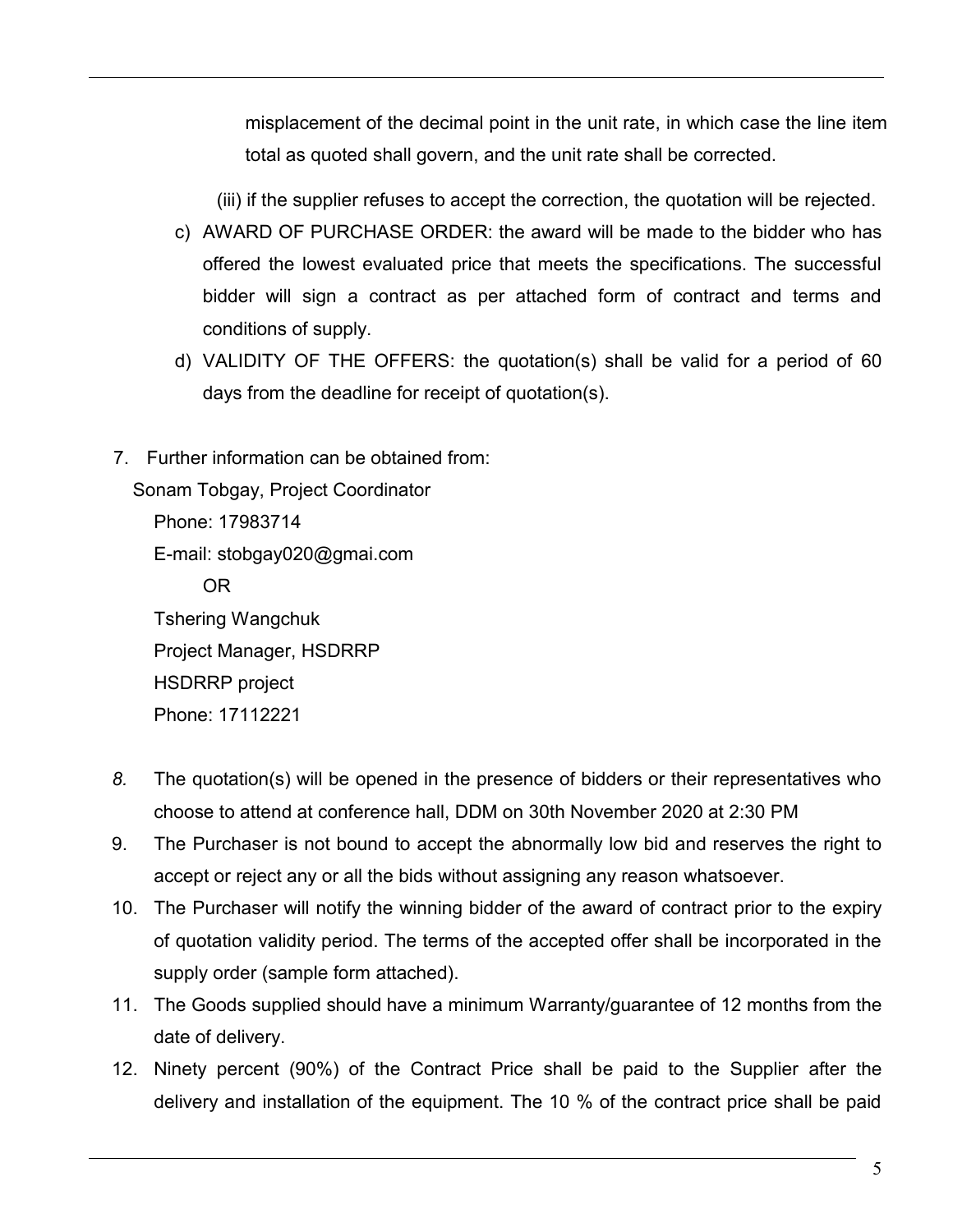within 15 days after signing the contract upon producing the advance bank guarantee to the Department.

|                |                               |            |                |       | Unit  | Unit Rate in | Total  |
|----------------|-------------------------------|------------|----------------|-------|-------|--------------|--------|
| <b>SN</b>      | Description                   |            |                | Make/ | Rate  | words        | Amount |
|                |                               | Unit       | Qty            | Model | (Nu.) |              | (Nu.)  |
|                | Supply and installation of    |            | 23             |       |       |              |        |
|                | <b>Desktop Computers</b>      | <b>Nos</b> |                |       |       |              |        |
| $\overline{2}$ | Supply and installation of    |            |                |       |       |              |        |
|                | network printer               | <b>Nos</b> | 1              |       |       |              |        |
| 3              | Supply and installation of    |            |                |       |       |              |        |
|                | projector1                    | <b>Nos</b> |                |       |       |              |        |
| $\overline{4}$ | Supply and installation of    |            |                |       |       |              |        |
|                | projector2                    | Nos.       |                |       |       |              |        |
|                | Supply and installation of    |            |                |       |       |              |        |
| 5              | pointers                      |            | 6              |       |       |              |        |
|                |                               | <b>Nos</b> |                |       |       |              |        |
| 6              | and installation of<br>Supply |            | $\overline{2}$ |       |       |              |        |
|                | laptop                        | <b>Nos</b> |                |       |       |              |        |

### **Schedule of Items and Priced Quotation (Bid form)** *[To be filled in by Bidders]*

| Total Amount in<br>Nu. (in words) |                                                            |
|-----------------------------------|------------------------------------------------------------|
| Delivery period                   |                                                            |
| <b>Warranty Provided</b>          | 12Monthsfrom date of supply or commissioning of the Goods. |

|                              | <b>Supplier's Official Stamp</b> |
|------------------------------|----------------------------------|
| <b>Signature of Supplier</b> |                                  |
|                              |                                  |
| Name of Supplier             |                                  |
|                              |                                  |
| Date                         |                                  |

*[The Supplier may attach copies of relevant brochures/catalogue for the goods to be supplied, which will give sufficient information to carry out effective evaluation]*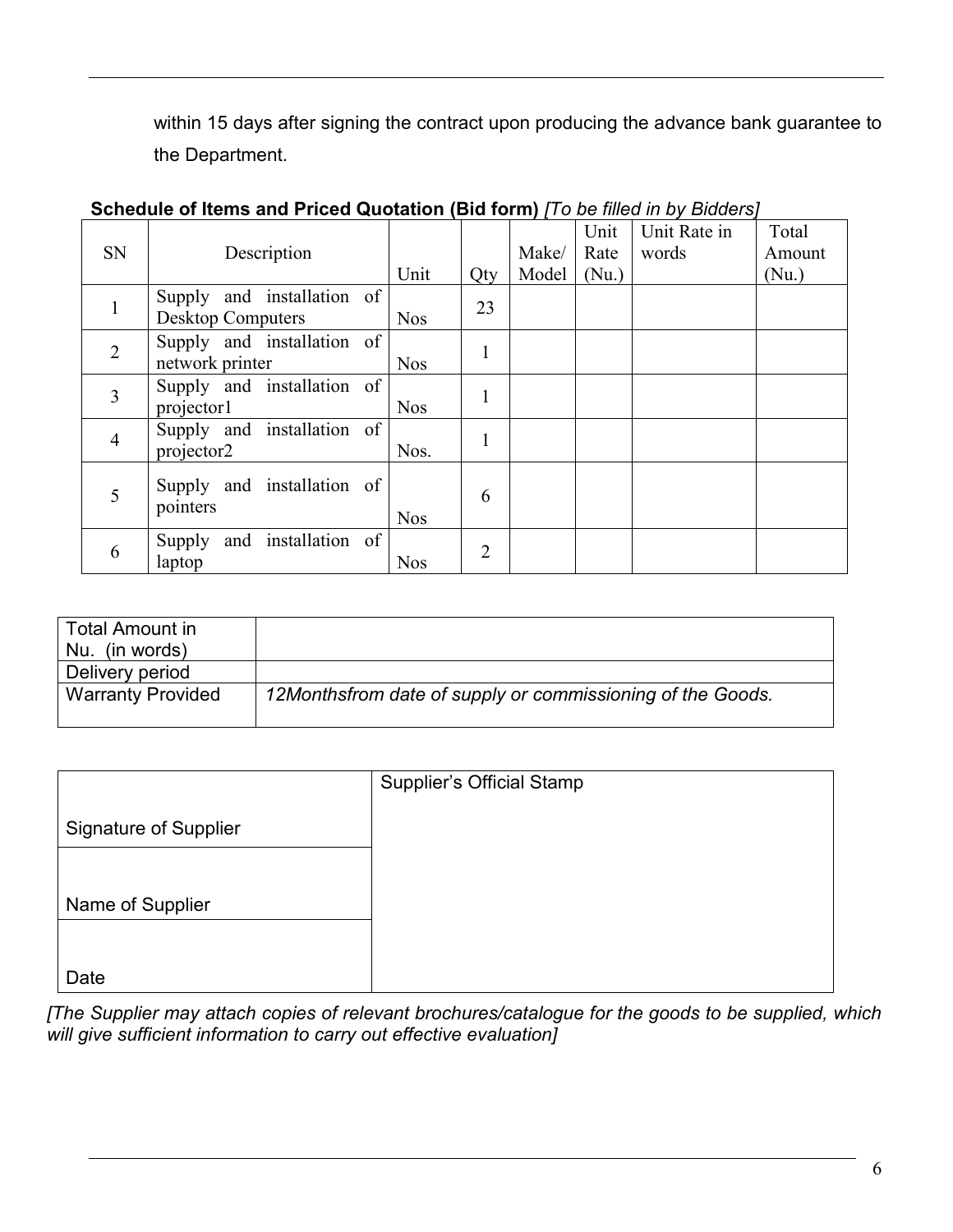| <b>Name</b>               | <b>Technical Specifications</b>                                                                                                                                                                                                                                                                                                                                                                                                                                                                                                                                        | <b>Remarks</b>                  |
|---------------------------|------------------------------------------------------------------------------------------------------------------------------------------------------------------------------------------------------------------------------------------------------------------------------------------------------------------------------------------------------------------------------------------------------------------------------------------------------------------------------------------------------------------------------------------------------------------------|---------------------------------|
| Pointer<br>$\mathbf{1}$ . | Laser Class: Class 2 Laser<br>Max Output: Less than 1mW<br>Wave Length: $522 \sim 542$ nm (green light)<br>Battery type: 2 AAA batteries<br>Battery life (Laser pointer): 20-hour maximum<br>Battery life (Presenter): 1050-hour maximum<br>Wireless operating distance: Approx $30m \underline{1}$<br>Wireless technology: 2.4 GHz wireless technology<br>Height x Width x Depth:<br>38 mm x 134 mm x 28 mm<br>$\triangleright$ Weight: 71 g<br>Receiver<br>Height x Width x Depth:<br>➤<br>$16.5$ mm x 58.6 mm x 7.9 mm<br>➤<br>Weight: 6 g<br>$\blacktriangleright$ | Logitech or Equivalent<br>brand |

### **Technical Specification of the Goods Required**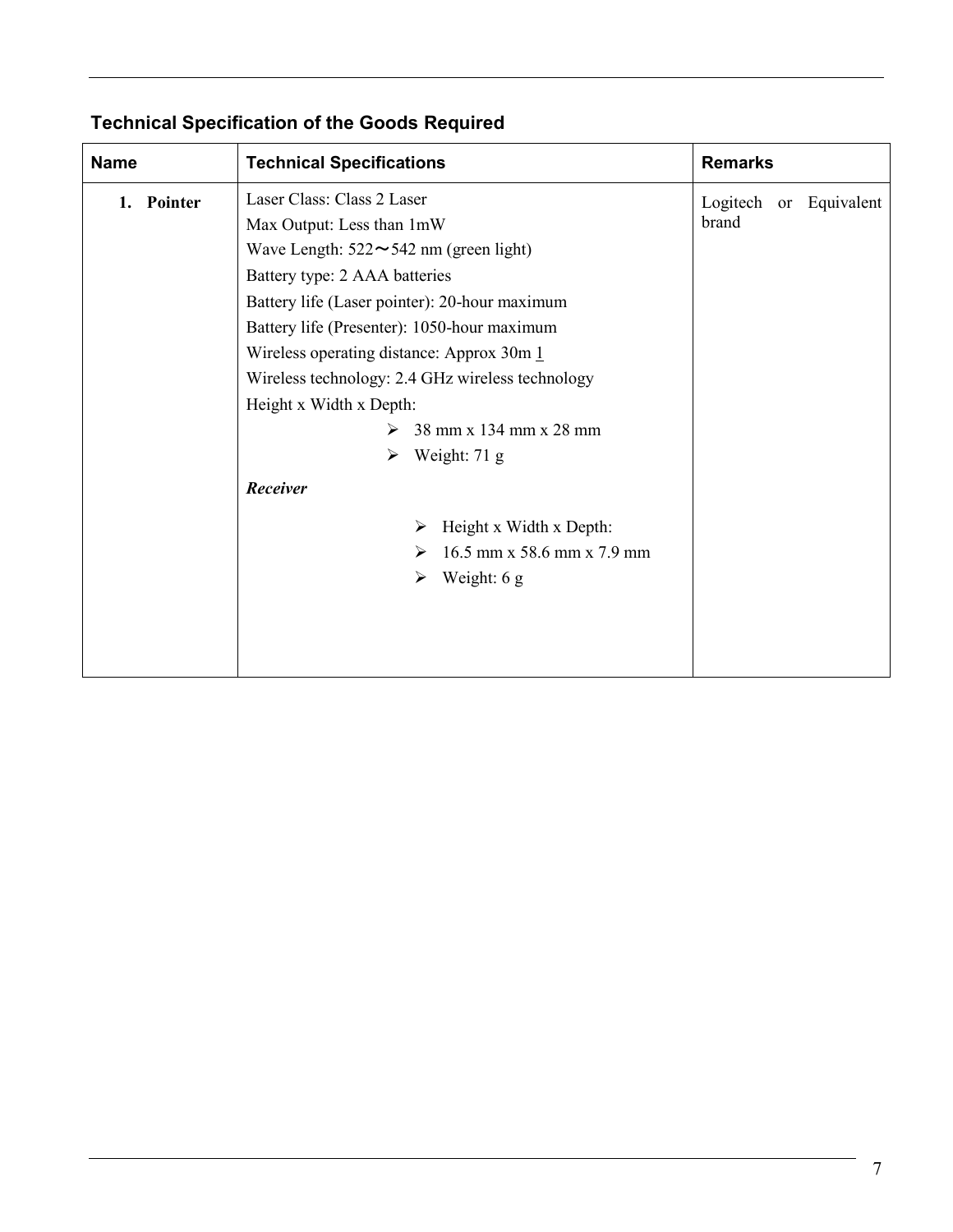| <b>Name</b> |                                    | <b>Technical Specifications</b>                                                                                                                                                                                                                                                                                                                                                                                                                                                                                                                                                                           | <b>Remarks</b>                                                                              |
|-------------|------------------------------------|-----------------------------------------------------------------------------------------------------------------------------------------------------------------------------------------------------------------------------------------------------------------------------------------------------------------------------------------------------------------------------------------------------------------------------------------------------------------------------------------------------------------------------------------------------------------------------------------------------------|---------------------------------------------------------------------------------------------|
| 2.          | <b>Desktop</b><br><b>Computers</b> | bidder<br>The<br>must<br>the<br>model<br>quote<br>number and<br>attach<br>the brochures<br>and<br>the catalogue.<br>Original Microsoft Windows 10 pro 32/64 bit with license                                                                                                                                                                                                                                                                                                                                                                                                                              |                                                                                             |
| <b>Name</b> |                                    | <b>Technical Specifications</b>                                                                                                                                                                                                                                                                                                                                                                                                                                                                                                                                                                           | <b>Remarks</b>                                                                              |
| 3. laptop   |                                    | 4th Generation Intel Core i7 4910Q 2.90GHz<br>➤<br>8MB Cache processor<br>➤<br>8GB DDR3 Memory<br>➤<br>1TB SATA Hard Drive<br>➤<br>Optical DVR RW drive<br>➤<br>VGA display adaptor<br>➤<br>4 to 6 USB ports (2 x USB 3.0, 2 x USB 2.0)<br>➤<br>Integrated HD audio system<br>➤<br>1 Gigabit Ethernet Adaptor<br>➤<br>Wireless mouse<br>⋗<br>13.1inch LED wide touch Screen<br>≻<br>Original Microsoft Windows 10 pro 32/64 bit with<br>license<br>Original MS Word 2013 with DVD<br>➤<br>Preinstalled Microsoft Security Essentials, Dzongkha<br>➤<br>Unicode.<br>AC DC power adaptor<br>➤<br>Carry Case | The bidder must quote the<br>model number and attach<br>the brochures and the<br>catalogue. |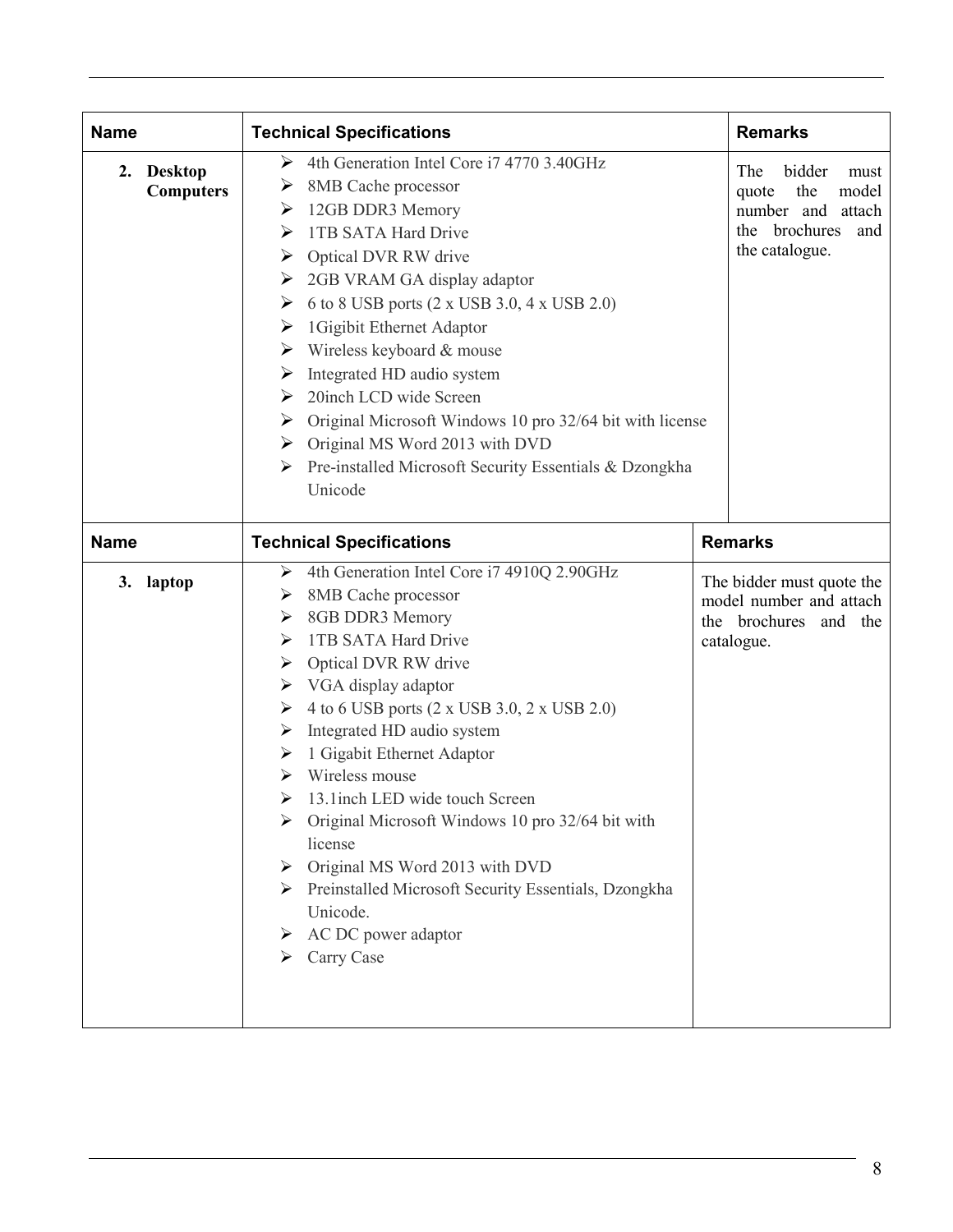| <b>Name</b>   | <b>Technical Specifications</b>                                                                                                                                                                                                                                                                                                                                                                                                                                                                                                                                                                                                                                                                                                                                                                                                                                                                                                                                                                                                                                                                                                                                                                                                                                           | <b>Remarks</b>                                                                              |
|---------------|---------------------------------------------------------------------------------------------------------------------------------------------------------------------------------------------------------------------------------------------------------------------------------------------------------------------------------------------------------------------------------------------------------------------------------------------------------------------------------------------------------------------------------------------------------------------------------------------------------------------------------------------------------------------------------------------------------------------------------------------------------------------------------------------------------------------------------------------------------------------------------------------------------------------------------------------------------------------------------------------------------------------------------------------------------------------------------------------------------------------------------------------------------------------------------------------------------------------------------------------------------------------------|---------------------------------------------------------------------------------------------|
| 4. Projector1 | 1080p image quality<br>➤<br>1350 ANSI Lumens<br>➤<br>4K ultra HD video format<br>➤<br>MSTAR 6A 838 COTEX A53 with Multi T-820<br>➤<br>Built in speakers (2-sets of 16W speakers)<br>➤<br>2GB RAM with 16GB storage<br>➤<br>WiFi, Bluetooth connection<br>➤<br>DC (power), HDMI, USB Type-A, headphone jack<br>➤<br>LED lifespan of 30,000 hours<br>➤<br>Auto focus functions<br>➤<br>Auto lens cap<br>➤<br>17,100 mAh battery power<br>➤                                                                                                                                                                                                                                                                                                                                                                                                                                                                                                                                                                                                                                                                                                                                                                                                                                  | The bidder must quote<br>the model number and<br>attach the brochures and<br>the catalogue. |
| 5. Projector2 | Projection system: New generation of DMD projection chip<br>Light source technology: Pure blue solid-state laser light<br>source module, with light source lifetime of 20,000 hours<br>Brightness ISO21118 lumen: 3300 lm<br>Standard contrast ratio: 12000 : 1<br>Throw ratio: 0.23<br>Standard resolution: 1920*1080<br>Resolution support: VGA (640*480) - 1080P<br>$(1920*1080)$<br>Aspect ratio: Default $16:9$ , support $16:10, 4:3$<br>Projected image size: 30 inch-300 inch<br>Keystone correction: Support $\pm 30^{\circ}$ horizontal and vertical<br>digital keystone correction, Automatic vertical correction<br>Input port: Computer in*1, Composite Video*1, S-<br>video*1, Component video*1, HDMI input*1, HDMI/MHL<br>input*1, Audio in*1, Audio L/R in*1, RJ-45*1<br>Output port: Computer out*1, OPT optical fiber, audio<br>$out*1$<br>Control port: RS232 (DB-9 pin)*1, infrared receiver*1<br>High power speaker: $10W * 2$<br>Working voltage: AC100~240V, 50/60HZ<br>Power consumption: Design of low power consumption,<br>power rating $\leq$ 480W, standby power $\leq$ 0.5W<br><b>Dimension and weight</b><br>Product dimension: 508.7*390.0*144.5 mm<br>Package Size: 605*510*250 mm<br>Weight Net: approx.10 kg<br>Weight Gross: 12,5 KG | Submit the catalogue                                                                        |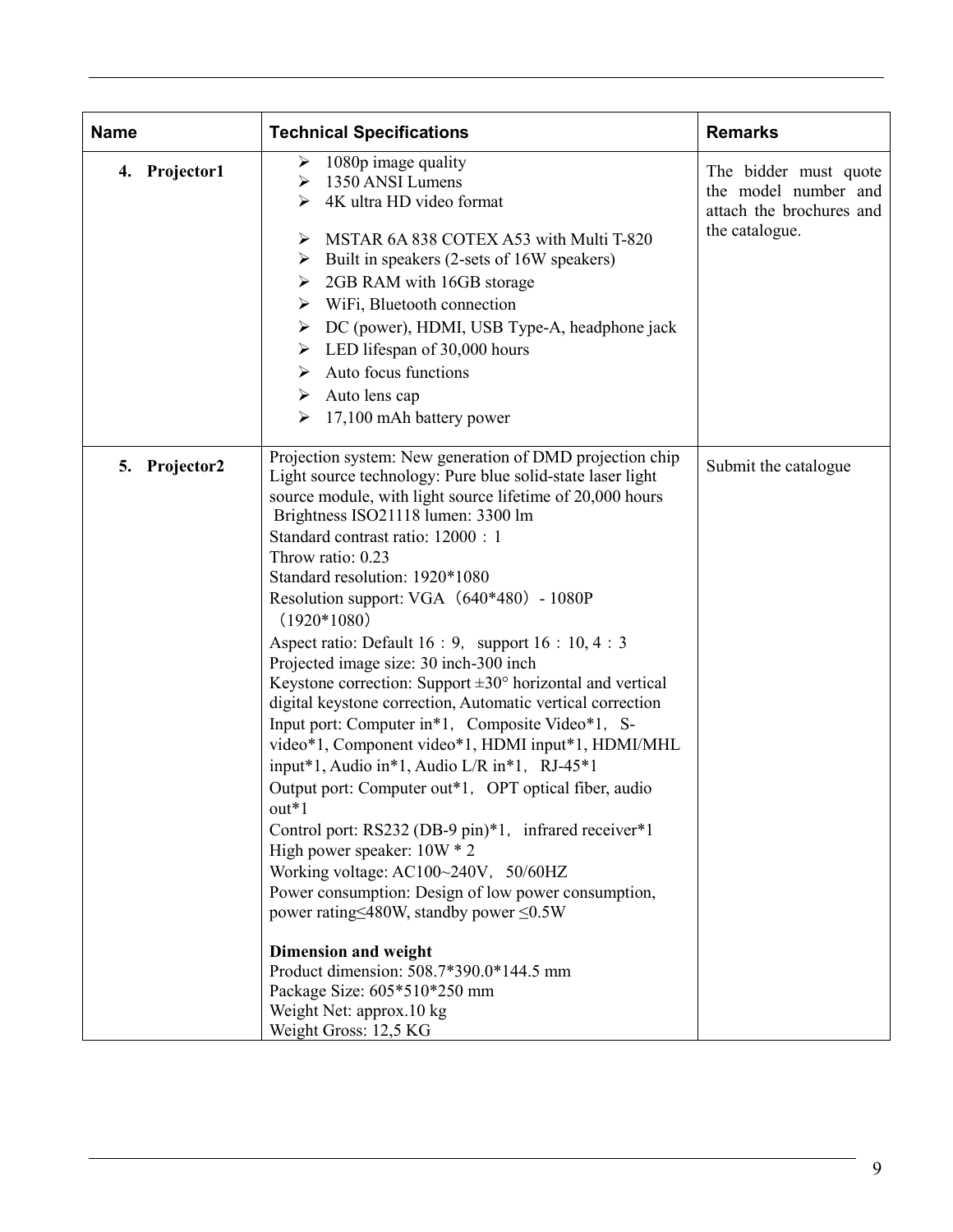| <b>Name</b>                     | <b>Technical Specifications</b>                                                                                                                                                                                                                                                                                                                                                                                                                                                                                                                                                                                                                                                                                                                                                          | <b>Remarks</b>                                                                              |
|---------------------------------|------------------------------------------------------------------------------------------------------------------------------------------------------------------------------------------------------------------------------------------------------------------------------------------------------------------------------------------------------------------------------------------------------------------------------------------------------------------------------------------------------------------------------------------------------------------------------------------------------------------------------------------------------------------------------------------------------------------------------------------------------------------------------------------|---------------------------------------------------------------------------------------------|
| Network<br>6.<br><b>Printer</b> | Multi-function (Print, copy and scan) heavy duty<br>➤<br>network printer. (50-9600 dpi via user settings)<br>> File formats: PDF, JPEG, XPS, TIFF<br>$\triangleright$ Prints up to 25/30 ppm (Black, A4)<br>100-sheet reversing ADF supports media up to 11 $x$<br>➤<br>17 inches $(A3)$<br>100-sheet multipurpose tray 1 supports media up to 11<br>➤<br>$x 17$ inches (A3)<br>$\triangleright$ 520-sheet tray 2 supports media up to letter (A4)<br>520-sheet tray 3 supports media up to 11 x 17 inches<br>(A3)<br>Ethernet $10/100/1000$ Base-TX<br>$\triangleright$ Easy-access USB<br>$\triangleright$ Scan destination: Scan to e-mail/desktop/FTP<br>server/network folder/ USB memory<br>$\triangleright$ Automatic two-sided printing<br>17.8 cm (7.0 inch) color touch screen | The bidder must quote<br>the model number and<br>attach the brochures and<br>the catalogue. |

#### **Documents required to be submitted as part of the Quotation**

The original and *copy (ies)* of quotation submitted by the Bidder shall comprise the following:

- (a) The bidder should be in the similar line of business [supply of similar equipment].
- (b) Compliance sheet
- (c) Catalogue of quoted items
- (d) A duly completed and signed priced quotation as per the Schedule of Items.
- (e) A valid Trade License;
- (f) A valid Tax Clearance Certificate;
- (g) Technical Specification of the Goods to be supplied;
- (h) Any other requirements specified in this document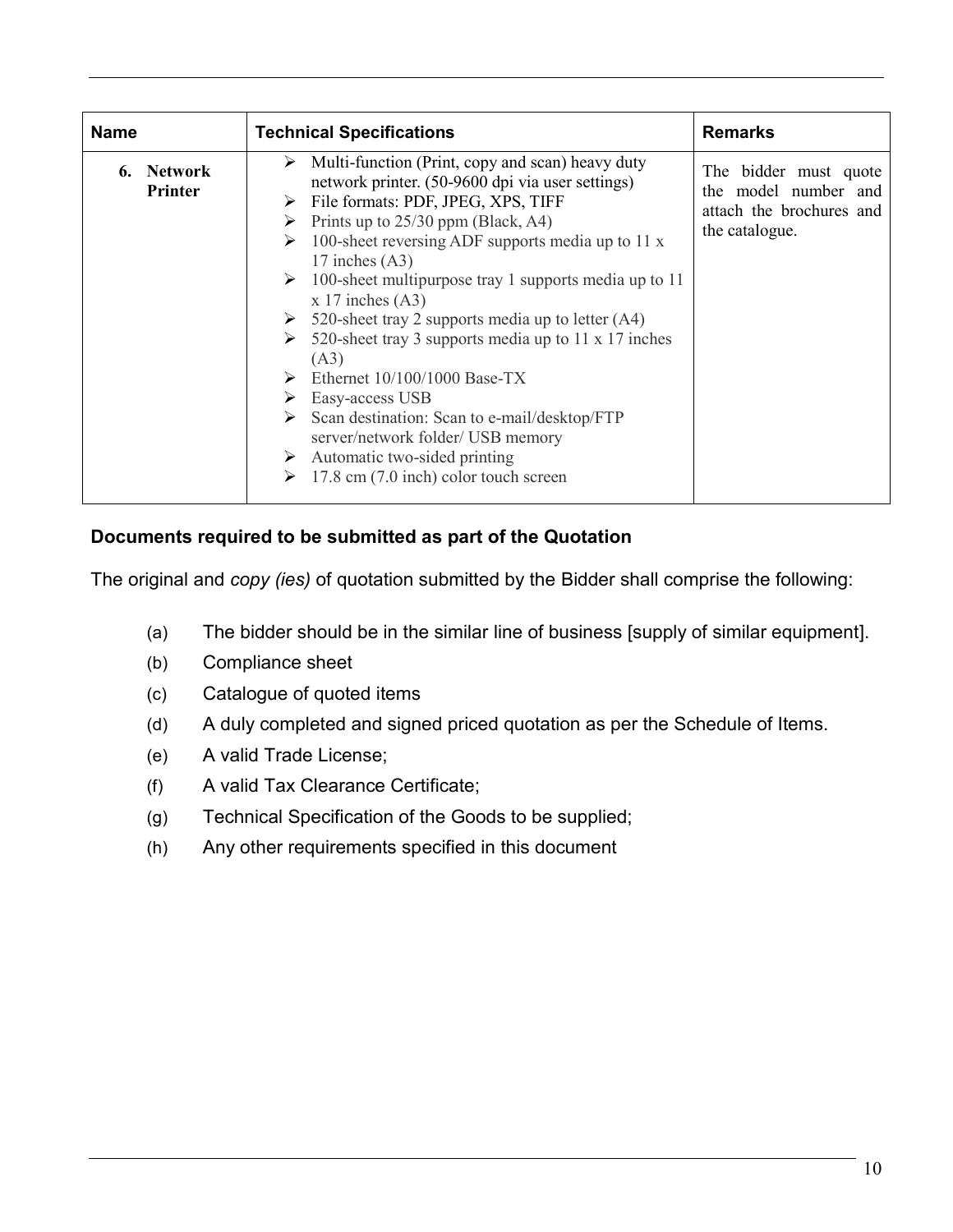#### **Terms and Conditions for the Supply of Goods and Payment**.

The Terms and Conditions hereinafter may only be varied with the written agreement of the Purchaser and no terms and conditions put forward at any time by the Supplier shall form any part of the Contract.

- 1. The Supplier shall be required to submit a performance security of 10% of the quoted price in the form of cash warrant, demand draft or unconditional Bank Guarantee issued by a financial institution located in Bhutan, which shall be furnished upon signing the contract. Performance security shall be valid till the end of warranty period and will be returned after the end of warranty period.
- 2. The supply of the goods and related services shall be completed within *[60]* days from the date of issue of the Purchase Order, or the signing of the contract (where applicable).
- 3. The Supplier shall agree to supply/perform the required after sales services/maintenance at the quoted price agreed in the contract.
- 4. The Purchaser shall arrange payment of the Invoice, within thirty (30) days upon submission of original Invoice and against the actual supplied quantities of goods as listed in the Purchase Order.
- 5. The quoted price shall include all taxes, duties, insurance and any other costs involved and nothing extra shall be paid.
- 6. Any goods found defective during the warranty period shall be replaced/repaired by the supplier at his cost. If the supplier fails to rectify and or replace the defective goods, the purchaser shall do it at the cost of the supplier.
- 7. The supplier shall supply the Goods required within 60days from the date of placement of the purchase order or signing of contract. The supplier shall pay liquidated damages at the rate of 0.1% per day for each day of delay to a maximum of 10% of the quoted price.
- 8. The Purchaser may, by written notice, terminate the Purchase Order (or Contract if applicable) in whole or in part at any time for its convenience:
	- a. if the Supplier fails to perform any other Terms and conditions specified with the Purchase Order, or exceeds the maximum amount of liquidated damages.
	- b. if the Supplier fails to perform any other obligation(s) under the Purchase Order, or
	- c. if the Supplier does not take any remedial action within a period of (7) seven calendar days after receipt of a notice of default from the Purchaser specifying the nature of the default(s), or
	- d. if the Supplier, in the judgment of the Purchaser, has engaged in any corrupt or fraudulent practices in competing for or in executing the tasks under this Purchase Order; and
- 9. The Supplier shall provide the warranty, as stipulated in the Quotation document, for the goods to be supplied and confirm that if any faults are detected within the warranty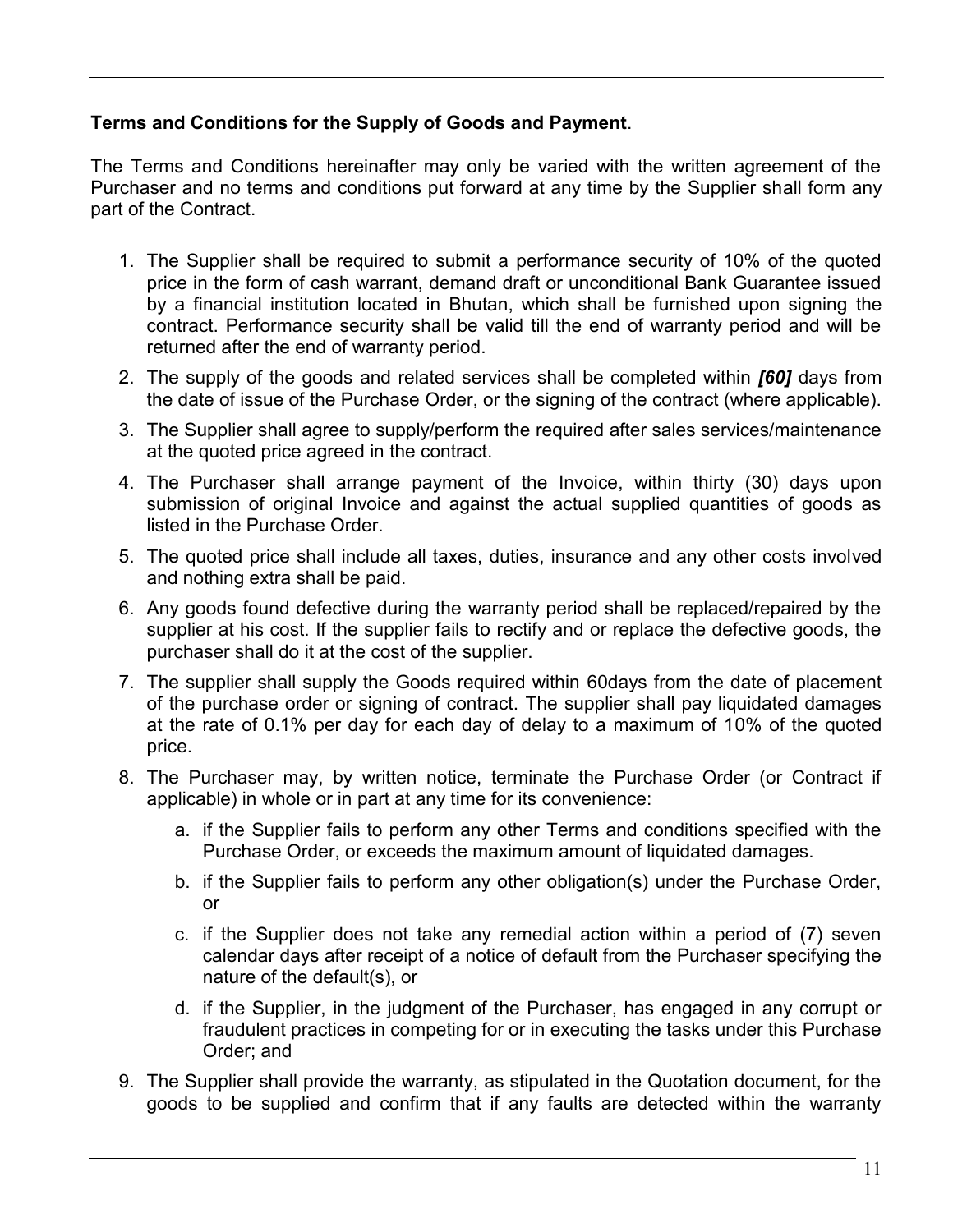period in the supplied/installed goods, the Supplier shall be bound to rectify the fault or replace the goods as the case may be. The security deposit shall be used to cover the cost of supplies not delivered or defective items not replaced or rectified.

- 10. The purchaser may procure any of the items from the open market in case the supplier fails to supply the goods within the stipulated time and realise the difference amount between the quoted price & market price from the security deposit
- 11.The purchaser reserves the right to increase or decrease the quantity of quoted item for this contract during the award of works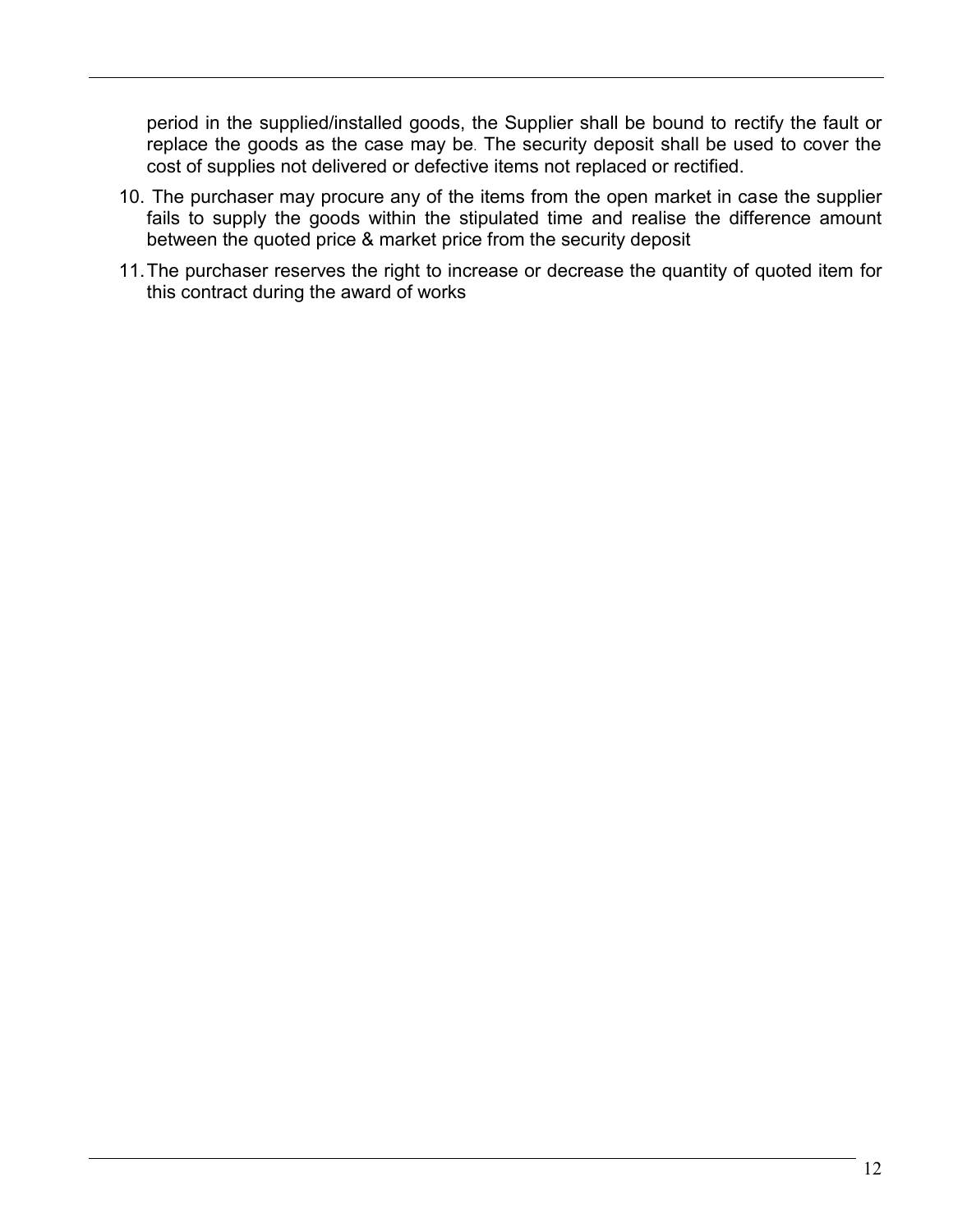### **Contract Agreement**

*[The successful Bidder shall fill in this form in accordance with the instructions indicated]*

THIS CONTRACT AGREEMENT made the *[insert number]* day of *[insert month]*, *[insert year]*,

#### BETWEEN

- (1) *[insert complete name of Purchaser]*, a *[insert description of type of legal entity, for example, an agency of the Ministry of .... of the Government of Bhutan, or corporation incorporated under the laws of Bhutan]* and having its principal place of business at *[insert address of Purchaser]* (hereinafter called "the Purchaser"), and
- (2) *[insert name of Supplier]*, a corporation incorporated under the laws of *[insert: country of Supplier]* and having its principal place of business at *[insert: address of Supplier]* (hereinafter called "the Supplier").

WHEREAS the Purchaser invited Bids for certain Goods and ancillary services, viz., *[insert brief description of Goods and Services]* and has accepted a Bid by the Supplier for the supply of those Goods and Services in the sum of *[insert Contract Price in words and figures, expressed in the Contract currency/ies]* (hereinafter called "the Contract Price").

NOW THIS AGREEMENT WITNESSETH AS FOLLOWS:

1. In this Agreement words and expressions shall have the same meanings as are respectively assigned to them in the Conditions of Contract referred to.

2. The following documents shall constitute the Contract between the Purchaser and the Supplier, and each shall be read and construed as an integral part of the Contract, viz.:

- (a) This Contract Agreement;
- (b) Terms and Conditions;
- (c) Technical Requirements (including Schedule of Supply and Technical Specifications);
- (e) The Supplier's Bid and original Price Schedules;
- (f) The Purchaser's Notification of Award of Contract;
- (g) The form of Performance Security;
- (h) The form of Bank Guarantee for Advance Payment;

3. This Contract shall prevail over all other Contract documents. In the event of any discrepancy or inconsistency within the Contract documents, then the documents shall prevail in the order listed above.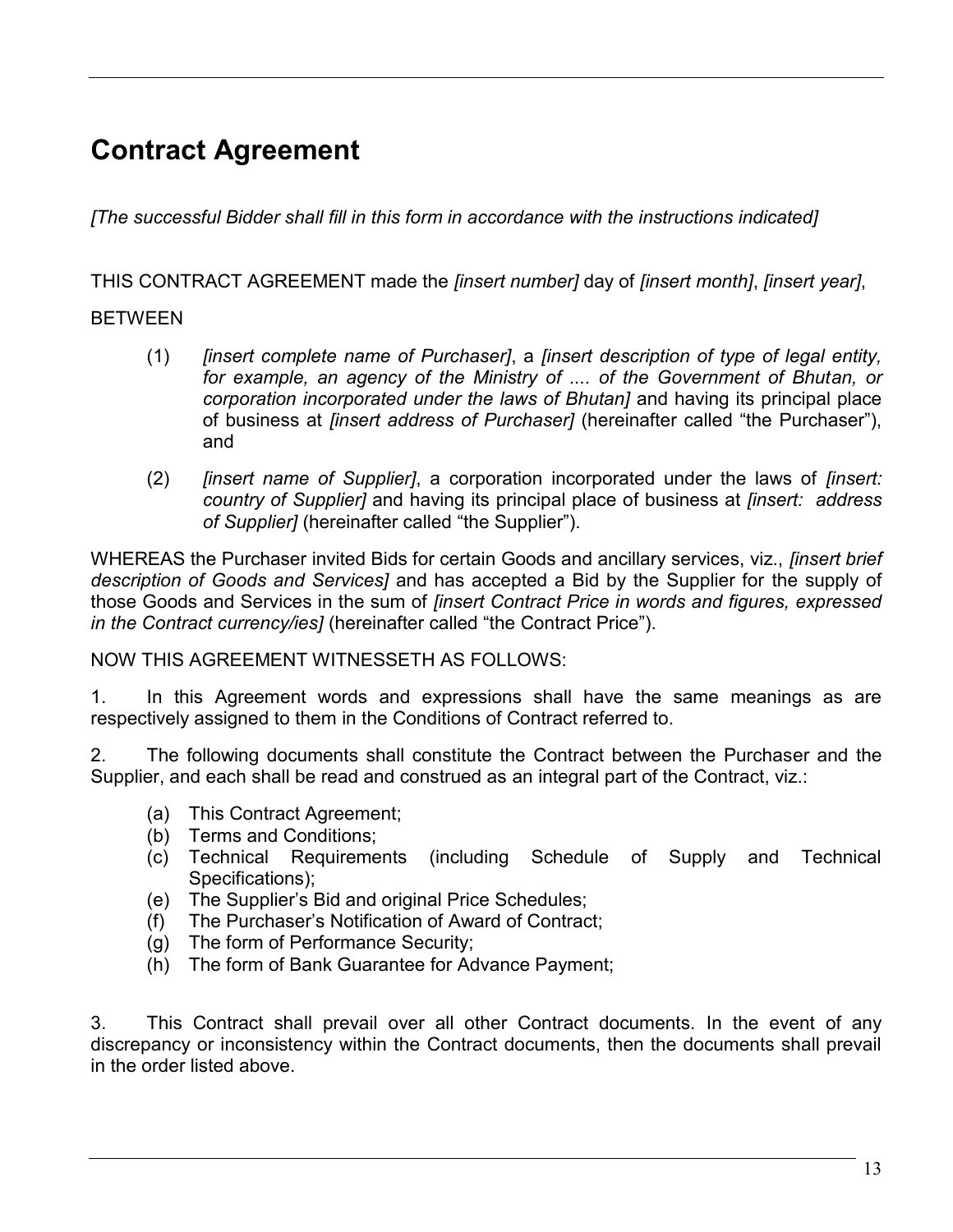4. In consideration of the payments to be made by the Purchaser to the Supplier as hereinafter mentioned, the Supplier hereby covenants with the Purchaser to provide the Goods and Services and to remedy defects therein in conformity in all respects with the provisions of the Contract.

5. The Purchaser hereby covenants to pay the Supplier in consideration of the provision of the Goods and Related Services and the remedying of defects therein, the Contract Price or such other sum as may become payable under the provisions of the Contract at the times and in the manner prescribed by the Contract.

IN WITNESS whereof the parties hereto have caused this Agreement to be executed in accordance with the laws of Bhutan on the day, month and year indicated above.

For and on behalf of the Purchaser

Signed: *[insert signature]*  in the capacity of *[insert title or other appropriate designation]*

in the presence of *[insert signature] [insert identification of official witness]*

For and on behalf of the Supplier

Signed: *[insert signature of authorized representative(s) of the Supplier]* in the capacity of *[insert title or other appropriate designation]*

in the presence of *[insert signature] [insert identification of official witness]*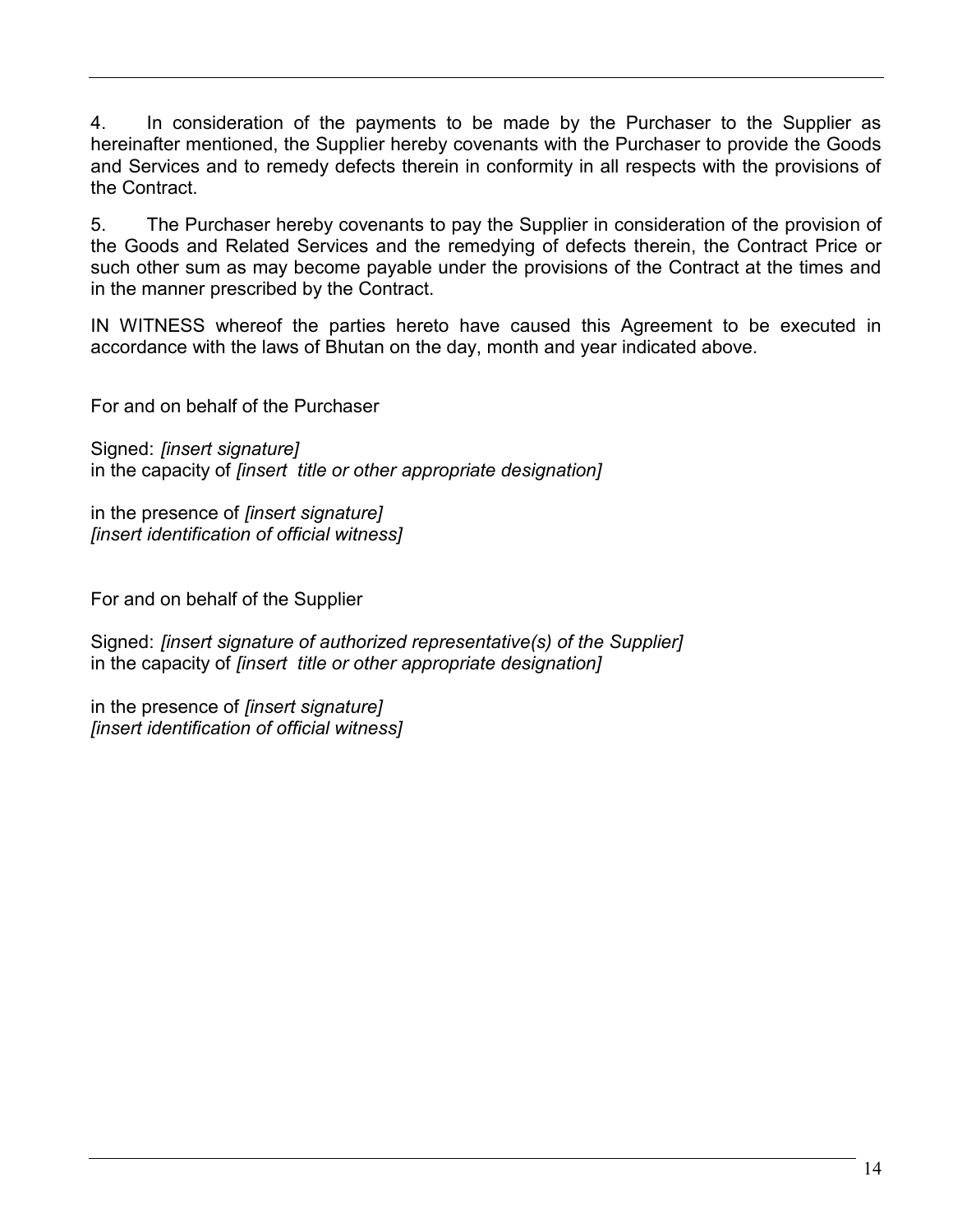### **Performance Security**

*[The bank, as requested by the successful Bidder, shall fill in this form in accordance with the instructions indicated]* 

Date: *[insert date (as day, month, and year) of Bid submission]* IFB No. and title*: [insert no. and title of bidding process]*

Bank's Branch or Office: *[insert complete name of Guarantor]*

**Beneficiary:***[insert complete name of Purchaser]*

#### **PERFORMANCE GUARANTEE No.:** *[insert Performance Guarantee number]*

We have been informed that *[insert complete name of Supplier]* (hereinafter called "the Supplier") has entered into Contract No*. [insert number]* dated *[insert day and month], [insert year]* with you, for the supply of *[description of Goods and related Services]* (hereinafter called "the Contract").

Furthermore, we understand that, according to the conditions of the Contract, a Performance Guarantee is required.

At the request of the Supplier, we hereby irrevocably undertake to pay you any sum(s) not exceeding *[insert amount(s)<sup>1</sup> in figures and words]* upon receipt by us of your first demand in writing declaring the Supplier to be in default under the Contract, without cavil or argument, or you needing to prove or to show grounds or reasons for your demand or the sum specified therein.

This Guarantee shall expire no later than the *[insert number]* day of *[insert month][insert year]*, *2* and any demand for payment under it must be received by us at this office on or before that date. We agree to a one-time extension of this Guarantee for a period not to exceed *[six months] [one year]*, in response to the Purchaser's written request for such extension, such request to be presented to us before the expiry of the Guarantee.

*[signatures of authorized representatives of the bank and the Supplier]*

 $\overline{a}$ *<sup>1</sup> The Bank shall insert the amount(s) specified in the SCC and denominated, as specified in the SCC, either in the currency(ies) of the Contract or a freely convertible currency acceptable to the Purchaser.*

*<sup>2</sup> Date established in accordance with Clause 19.4 of the General Conditions of Contract ("GCC"). The Purchaser should note that in the event of an extension of the time to perform the Contract, the Purchaser would need to request an extension of this Guarantee from the Bank. Such request must be in writing and must be made prior to the expiration date established in the Guarantee.*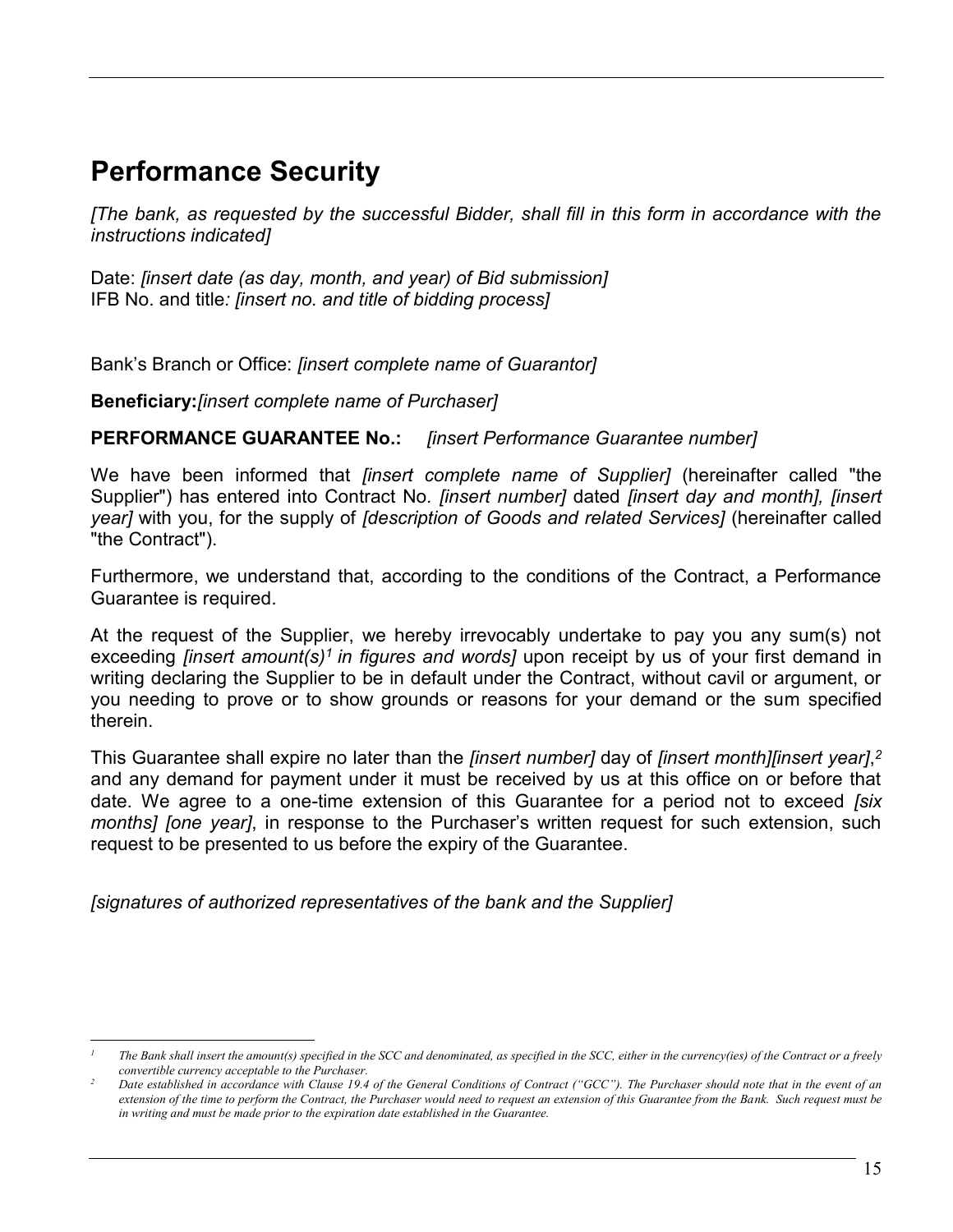### **Bank Guarantee for Advance Payment**

*[The bank, as requested by the successful Bidder, shall fill in this form in accordance with the instructions indicated.]* 

Date: *[insert date (as day, month, and year) of Bid submission]* IFB No. and title: *[insert number and title of bidding process]*

*[bank's letterhead]* 

 $\overline{a}$ 

**Beneficiary:** *[insert legal name and address of Purchaser]*

#### **ADVANCE PAYMENT GUARANTEE No.:***[insert Advance Payment Guarantee no.]*

We, *[insert legal name and address of bank],* have been informed that *[insert complete name and address of Supplier]* (hereinafter called "the Supplier") has entered into Contract No. *[insert number]* dated *[insert date of Contract]* with you, for the supply of *[insert types of Goods to be delivered]* (hereinafter called "the Contract").

Furthermore, we understand that, according to the conditions of the Contract, an advance payment is to be made against an advance payment guarantee.

At the request of the Supplier, we hereby irrevocably undertake to pay you any sum or sums not exceeding in total an amount of *[insert amount(s) in figures and words]* upon receipt by us of your first demand in writing declaring that the Supplier is in breach of its obligation under the Contract because the Supplier used the advance payment for purposes other than toward delivery of the Goods.

It is a condition for any claim and payment under this Guarantee to be made that the advance payment referred to above must have been received by the Supplier in its account *[insert numberand domicile of the account]*

This Guarantee shall remain valid and in full effect from the date of the advance payment received by the Supplier under the Contract until *[insert date <sup>3</sup> ].*We agree to a one-time extension of this Guarantee for a period not to exceed *[six months][one year]*, in response to the Purchaser's written request for such extension, such request to be presented to us before the expiry of the Guarantee.

 $\mathcal{L}_\text{max}$  , where  $\mathcal{L}_\text{max}$  , we have the set of  $\mathcal{L}_\text{max}$ *[signature(s) of authorized representative(s) of the bank]*

*<sup>3</sup> Insert the Delivery date stipulated in the Contract Delivery Schedule. The Purchaser should note that in the event of an extension of the time to perform the Contract, the Purchaser would need to request an extension of this Guarantee from the bank. Such request must be in writing and must be made prior to the expiration date established in the Guarantee*